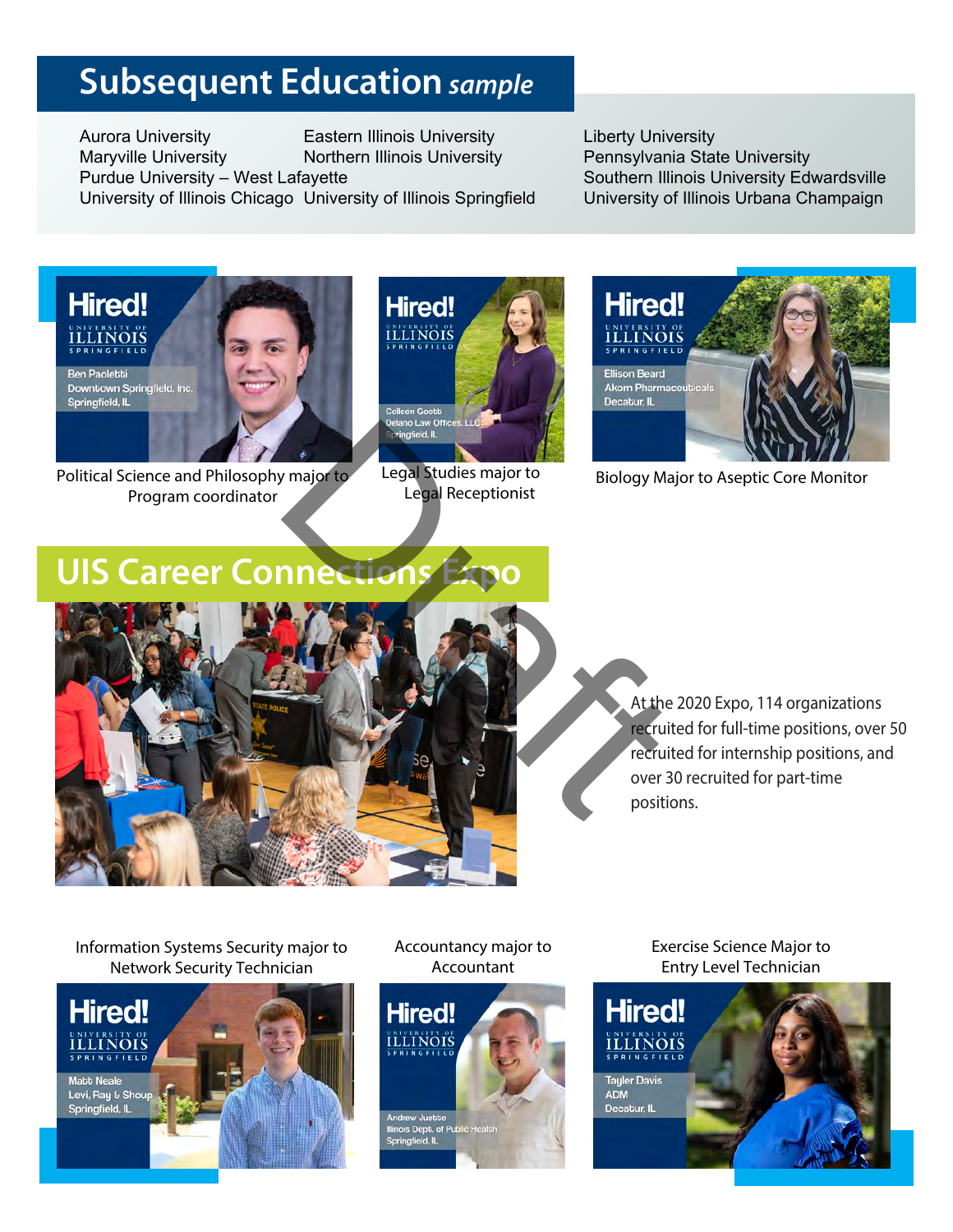

Environmental Science major to **Junior Scientist** 

### **Program Focus**



Computer Science major to SAP ABAP Developer



Communications major to **Director of Communications** 

**58 OWSTM MOT4SOMTTS TSOMS** SOOMSOSOSATOOX SOMESOODSENX **OOSSOOXSWITTOMOOM SEEMSOST5MUSHTSOOX** 1SS<sub>N</sub> **TISKAO TETSOM/X STOMSOMSTTOMSSX OT6AMSOOSAMMCMAMSX** KKKOKOKO

## **Master's Level Outcomes 92.5%\***



Degree Recipients: In FY20EC, UIS conferred 528 master's degrees.

Knowledge Rate: The percentage of the graduating class for whom an outcomes destination is known: 48.3%

\*Career Outcome Rate: The percentage of graduates who are employed, performing service in the military, or who. are continuing their education, divided by the number of students for whom a career outcome is known: 92.5%